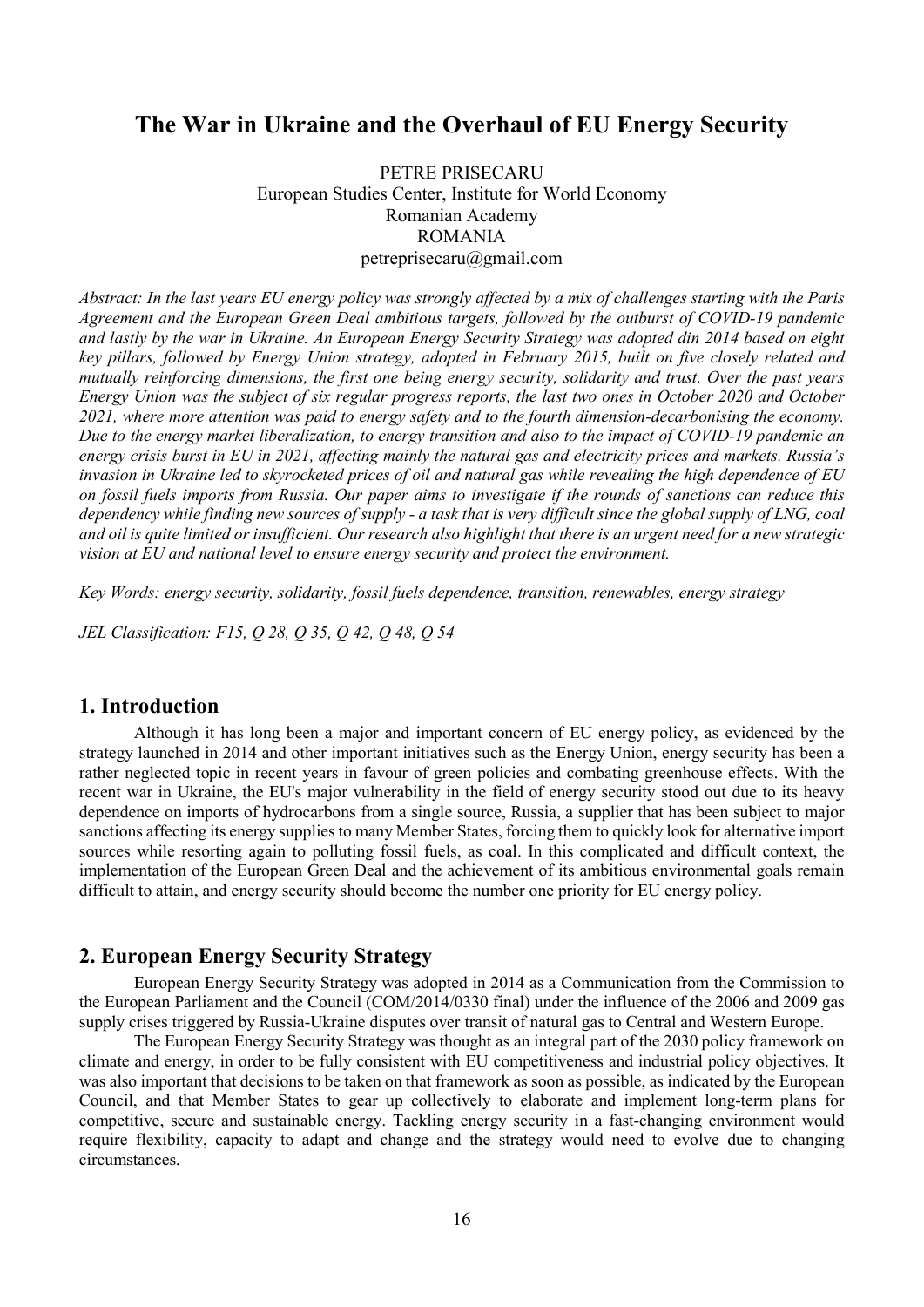The Strategy set out areas where decisions need to be taken or concrete actions implemented in the short, medium and longer term to respond to energy security concerns. It was based on eight key pillars that together promote closer cooperation beneficial for all Member States while respecting national energy choices, and were underpinned by the principle of solidarity (European Commission, a, 2014).

1. Immediate actions aimed at increasing the EU's capacity to overcome a major disruption during the winter 2014/2015. As enough EU Member States were very dependent on one single gas supplier, Russia, the Commission intended to work together with Member States, regulators, Transmission Systems Operators and operators to improve the Union's immediate preparedness in respect of possible disruptions. Particular attention was going to be paid to vulnerable areas, to enhancing storage capacity, to developing reverse flows, to developing security of supply plans at regional level and to exploiting more the potential of LNG. As key actions undertaken by the Commission and Member States one could mention: intensifying cooperation within the Gas Coordination Group and notably continue monitoring natural gas flows and the level of gas storage and coordinating at EU and/or regional level national risk assessments and contingency plans; updating the risk assessments and the Preventive Action Plans and Emergency Plans, as provided for by the Regulation 994/2010; launching energy security stress tests in light of the supply disruption risks in the next winter, and developing back-up mechanisms if necessary, such as increasing gas stocks, developing emergency infrastructures and reverse flows and reducing energy demand or switching to alternative fuels in the very short term; developing further cooperation with gas suppliers and transmission system operators to identify possible sources for shortterm additional supplies, notably LNG.

2. Strengthening emergency/solidarity mechanisms including coordination of risk assessments and contingency plans; and protecting strategic infrastructure. One important priority was defined as ensuring the best possible preparation and planning for improving resilience to sudden disruptions in energy supplies, protecting strategic infrastructures and supporting collectively the most vulnerable Member States. Oil stocks representing about 120 days of consumption and there value along with with the oil stockholding obligation developed under the International Energy Agency (IEA) were considered important instruments for preventing any physical shortage of supply and for tempering market price fluctuations in the case of a crisis. EU had to promote further international cooperation and transparency concerning oil stocks and oil markets. Preventing and mitigating gas supply disruption risks by strengthening EU coordination capabilities, imposing EU rules for protecting customers in severe conditions, drawing up by MS of Emergency Preparedness Plans and Emergency Response Plans, fully implying Gas Coordination Group, involving Member States, regulators and all stakeholders, as an effective EU-wide platform to exchange information between experts and coordinate action, developing risk assessments (stress tests) and security of supply plans at regional and EU levels, were viewed as key elements for developing a regulatory framework for gas storages that recognises their strategic importance for supply security.

**Protection of critical infrastructure** against threats, hazards, IT attacks, control exerted by non-EU entities, acquisitions made by non-EU companies, and a stricter application of EU internal market rules, notably as regards public procurement is also considered a key input for EU energy security. **Solidarity mechanisms** among Member States by using proper contingency planning, based on stress tests of the energy systems and discussions with national authorities and industry, guaranteeing minimum levels of intra-EU deliveries of alternative fuel supplies to complement emergency stocks, reviewing existing mechanisms to safeguard security of energy supply, were essentials tools for proposing to Member States and industry new contingency coordination mechanisms and plans to deliver energy to countries in times of need, based on risk assessments (energy security stress tests).

3. Moderating energy demand. At that time it was important to attain EU energy efficiency target of 20% in 2020 resulting in 371 Mtoe primary energy savings compared to projections with the support of the Energy Efficiency Directive ("EED") and the Energy Performance of Buildings Directive ("EPBD"). So the focus was put on achieving significant energy savings, especially in the building sector, responsible for about 40% of energy consumption in the EU and a third of natural gas use, that could be cut by up to three quarters if the renovation of buildings was going to accelerate and improvements were made in district heating and cooling. In the field of industry which consumed around one quarter of gas used in the EU there was a significant potential for energy efficiency gains driven by Emissions Trading System proposed by the Commission as part of the 2030 climate and energy framework. Investments from the private sector had a key role to play but also European Structural and Innovation Funds, from which  $E27$  billion had been allocated specifically for low carbon economy investments, including energy efficiency, but the amount of these investments would have increased to over  $\epsilon$ 36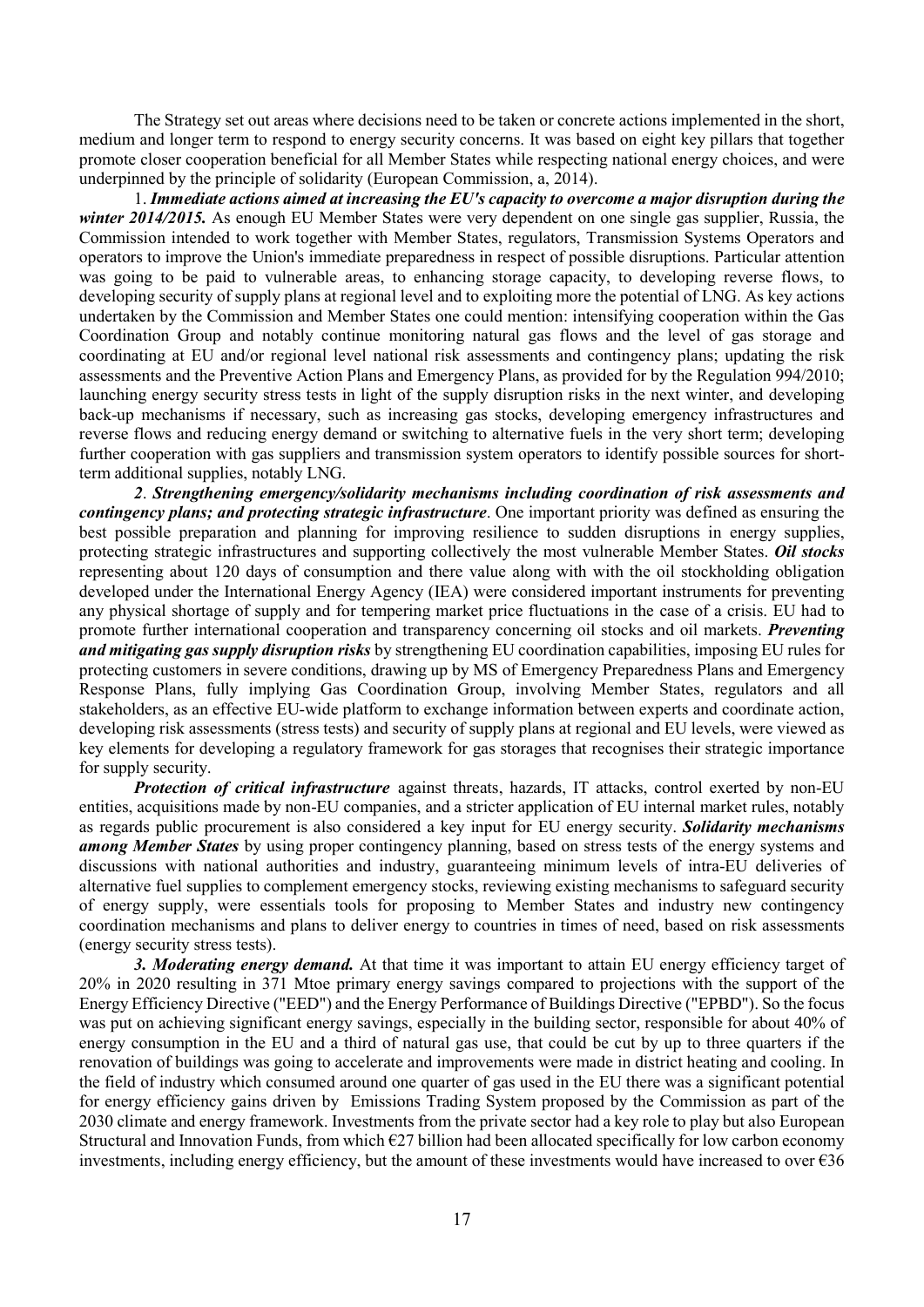billion. Other key actions aimed at energy efficiency were planned to be carried out by the Member States and the European Commission.

4. Building a well-functioning and fully integrated internal market. A European internal market for energy was defined as a key factor for both energy security and government interventions affecting this market framework, such as national decisions related to renewable energy or efficiency targets, while being essential for supporting investment in nuclear generation and other key infrastructure projects that had to be discussed at European and/or regional level to ensure that decisions in one Member State did not undermine security of supply in another Member State. Various tools existed at EU level for implementing such projects in respect of the acquis and in a coordinated manner (internal market legislation, TEN-E Guidelines, State-Aid control) and enforcement tools had to be preceded by a strategic discussion at EU level, not just at national level. The first measure was to make the internal market for electricity and gas work better through liberalization packages, more regional market integration, more free competition, well-developed trading mechanisms and liquid spot markets along with the full coupling of some regional electricity and gas markets. The second measure was to accelerate the construction of key interconnectors, meaning a significant development of energy transport infrastructure, in particular cross-border interconnections between Member States, which would involve  $\epsilon$ 200 billion up to 2020 in this respect. The Regulation on the Guidelines for trans-European energy networks together with the Connecting Europe Facility (CEF) were designed to identify and ensure the timely implementation of the key projects Europe needs along 12 priority corridors and areas. The third measure targeted European oil market which was heavily dependent on crude oil and diesel oil imports from Russia. In this respect EU intended to closely monitor issues requiring a more strategic coordination of the EU's oil policy: the dependence of the EU's refinery industry on Russian crude oil, the increased concentration in the Russian oil industry, and the increased ownership of EU refinery capacity by Russian oil companies, the refined products consumed in transport. It was deemed to be important maintaining competitive refining capacities in Europe to avoid overdependence on imported refined petroleum products and being able to process crude oil stocks with sufficient flexibility. Other key actions aimed at building an integrated internal market were planned to be carried out by the Member States and the European Commission.

5. Increasing energy production in the European Union aimed at reducing its dependency on particular suppliers and fuels, while also maximising its use of indigenous sources of energy. Due to the fact that indigenous energy production in the European Union had steadily declined for about 20 years it was necessary to increase the use of renewable energy, nuclear energy, as well as sustainable production of competitive fossil fuels. For renewable energy it was set the objective of 20% share in the final energy consumption for 2020. Resources like hydrocarbons and clean coal were also taken into account by exploitation of conventional oil and gas deposits in Europe, both in traditional production areas like the North Sea and in newly discovered areas like Eastern Mediterranean and Black Sea. Coal and lignite having a significant share in electricity generation in several Member States would have a long-term future in the EU if using Carbon Capture and Storage (CCS). Other key actions aimed at increasing internal energy production were planned to be carried out by the Member States and the European Commission.

6. Further developing energy technologies. The reduction of EU energy dependence required substantial changes to the energy system and also the development of new energy technologies for cutting primary energy demand, diversifying and consolidating supply options (both external and indigenous), while optimising energy network infrastructure to fully benefit from this diversification. New technologies were meant to improve the efficiency of buildings and local heating systems, to provide new energy storage solutions and optimise the management of grids. But significant investments from the EU and Member States in energy research and innovation were required based on the priorities set in the Horizon 2020 and also on the Integrated Roadmap of the Strategic Energy Technology Plan.

#### 7. Diversifying external supplies and related infrastructure for Natural Gas

In 2013, 39% of EU gas imports by volume came from Russia, 33% from Norway and 22% from North Africa (Algeria and Libya), other sources counting for just 4%. Also at that time LNG imports from some countries like Qatar, Nigeria increased and peaked at about 20%. More diversified natural gas resources was considered a priority mainly based on new LNG supplies from Northern America, Australia, Qatar and new discoveries in East-Africa. Gas resources from the Caspian region and Central Asia (from Turkmenistan, Iraq and Iran) could also significantly contribute to the enlargement of the Southern Gas Corridor. *Uranium and* nuclear fuel were very important for nuclear power plants producing electricity at a low cost. The worldwide uranium supply market was stable and well-diversified but the EU was completely dependent on external supplies. At that time Russia was a key competitor in nuclear fuel production and was making investments in the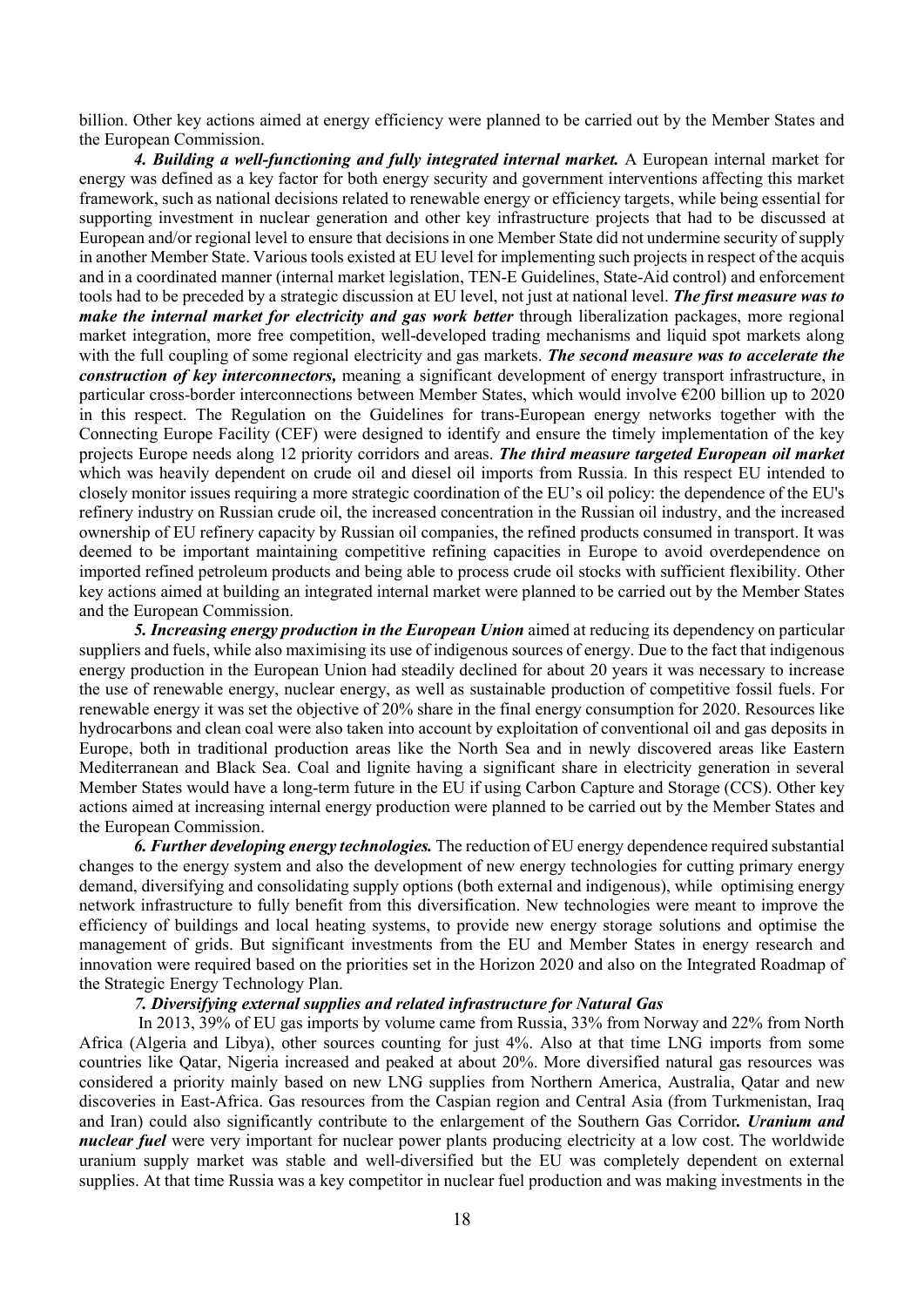whole nuclear chain in Europe. But at EU level it was taken into account the possibility of fuel supply diversification as a condition for any new investment, to be ensured by the Euratom Supply Agency. Some key actions aimed at diversifying external energy supplies were established to be carried out by the Member States and the European Commission.

8. Improving coordination of national energy policies and speaking with one voice in external energy policy. Member States had to coordinate better important energy policy decisions, while decisions on energy mix being a national prerogative, the progressive integration of energy infrastructure and markets, the common reliance on external suppliers, the need to ensure solidarity in times of crisis, were considered fundamental political decisions on energy and they needed be discussed with neighbouring countries. The external dimension of EU energy policy was also a matter of common decisions of Member States. The European Commission supported several important objectives such as: the idea of an Energy Union, the international energy markets which are stable, transparent, liquid, rule based, the coordinated promotion of sustainable energy technologies across the globe, but particularly among emerging economies, engaging all neighbouring partners at all levels in order to enable their close integration into the EU energy market, also by means of Energy Community, the role played by summits with strategic partners, energy dialogues with major supplier countries, agreements with third countries in the field of energy, fully compliant with EU legislation.

The European External Action Service had an important role to play in integrating energy considerations into EU foreign policy and coordinating with Member State's foreign affairs ministries. Other key actions aimed at improving coordination of national energy policies and speaking with one voice in external energy policy were planned to be carried out by the Member States and the European Commission.

### 3. Energy Union and energy security

The energy union strategy (COM/2015/080), published on 25 February 2015, aims at building an energy union that gives EU consumers - households and businesses - secure, sustainable, competitive and affordable energy. Energy union is also one of the pillars or components of EU Economic Union, besides Banking Union, Capital Market Union, and Fiscal Union. Since its launch in 2015, the European Commission has published several packages of measures and regular progress reports (6), which monitor the implementation of this key priority, to ensure that the energy union strategy is achieved.

The energy union builds five closely related and mutually reinforcing dimensions: Security, solidarity and trust - diversifying Europe's sources of energy and ensuring energy security through solidarity and cooperation between EU countries, A fully integrated internal energy market- enabling the free flow of energy through the EU through adequate infrastructure and without technical or regulatory barriers, *Energy efficiency* - improved energy efficiency will reduce dependence on energy imports, lower emissions, and drive jobs and growth, *Climate action, decarbonising the economy* - the EU is committed to a quick ratification of the Paris Agreement and to retaining its leadership in the area of renewable energy, **Research, innovation and** competitiveness - supporting breakthroughs in low-carbon and clean energy technologies by prioritising research and innovation to drive the energy transition and improve competitiveness (European Commission b, 2015)

The last two reports evaluating the progress of Energy Union were launched in October 2020 and October 2021 and in the following sections of our paper we will show their conclusions on EU energy security.

#### 3.1. Fifth report on the state of the energy union-energy security

The COVID-19 crisis has exerted a considerable stress on energy demand affecting its volume and also consumption patterns, but Member States' preparedness had proved robust and ensured continuity of essential operations. The Energy Union legislative framework on energy security – in particular, the Regulation on Risk Preparedness in the electricity sector and the Regulation on Gas Security of Supply – had an important contribution in managing the impacts of the crisis in the energy sector. In June 2020 the Commission published good practices and lessons learned for the energy sector. The expert groups created by EU legislation played a key role in facilitating cross-border coordination alongside with the extensive cooperation and information sharing between the Member States, system operators and relevant agents in the energy sector. The Commission was assessing potential vulnerabilities and options for improving the resilience of critical supply chains for energy technologies. Strengthening the resilience and cybersecurity of critical energy infrastructure had been highlighted by the pandemic and the European Commission had started to work on a network code to ensure the cybersecurity of cross-border electricity flows.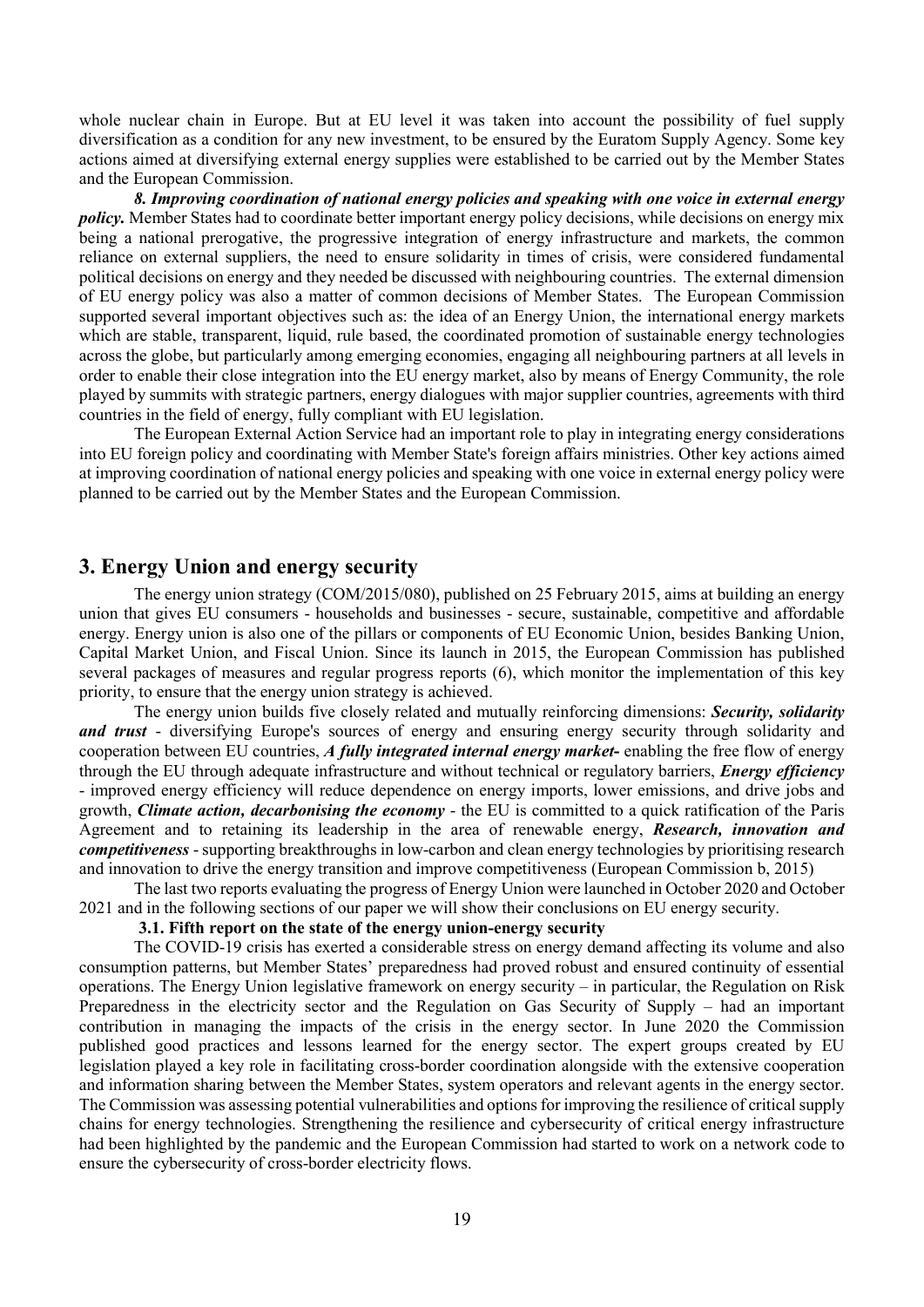The Risk Preparedness Regulation in the electricity sector ensured bilateral cooperation between Member States in order to prevent, prepare for and mitigate electricity crises. Two new methodologies have allowed the European Network of Transmission System Operators for Electricity (ENTSO-E) to identify the most relevant regional electricity crisis scenarios and carry out the first seasonal adequacy assessment for the summer 2020 based on a new methodological approach (the Summer Outlook 2020) and this was intended to serve as a basis for preparing national scenarios and Member States' risks preparedness plans. The Commission adopted a recommendation on fair compensation for Member States when they provide each other with assistance to prevent and manage crises (European Commission c, 2020).





Source: Author's own contribution based on EC Communication.

Infrastructure is the key for a market to function properly and efficiently and the EU had set electricity interconnection capacity targets but eight Member States had not met the 10% interconnection target for 2020. Interconnection projects were meant to support Member States' decarbonisation efforts and lay the foundation for hydrogen lead markets in Europe, based also on financial contribution from the Connecting Europe Facility and actions in the framework of the Recovery and Resilience Facility aiming at integrating clean technologies and renewables through modernised networks and enhanced interconnectivity. Efforts were made to ensure full use of existing interconnectors and operational digital platforms. Implementing the provisions related to internal electricity market design and, in particular, the rollout of market coupling had seen a large increase in the efficiency of electricity trading in Europe

On the security of gas supply, Member States have prepared preventive action and emergency plans, containing measures for mitigating the impact of a gas supply disruption and risks identified at national and regional level. The Commission continued to help Member States implement the solidarity principle for ensuring uninterrupted gas supplies to the most vulnerable consumers even in severe gas crisis situations. The Commission had assessed experiences with current legislation on the safety of offshore oil and gas operations and intended to submit its report to the European Parliament and Council during autumn 2020. On nuclear safety and security, the EU has a comprehensive framework that covers the full nuclear life cycle, including the safe and responsible management of spent fuel and radioactive and European Commission continued to carefully monitor the implementation of this framework in Member States. The EU had also continued to promote high levels of nuclear safety outside the EU, particularly in neighbouring countries that operated or planned to build nuclear power plants by supporting them in conducting stress tests and following up to promote proper and transparent implementation of recommendations.

#### 3.2. Sixth report on the state of the energy union- enhancing energy security and safety

A continued high reliance on imports of fossil fuels exposed the Union's economy to global price fluctuations hence improving its resilience required enhancing energy security and safety while phasing out fossil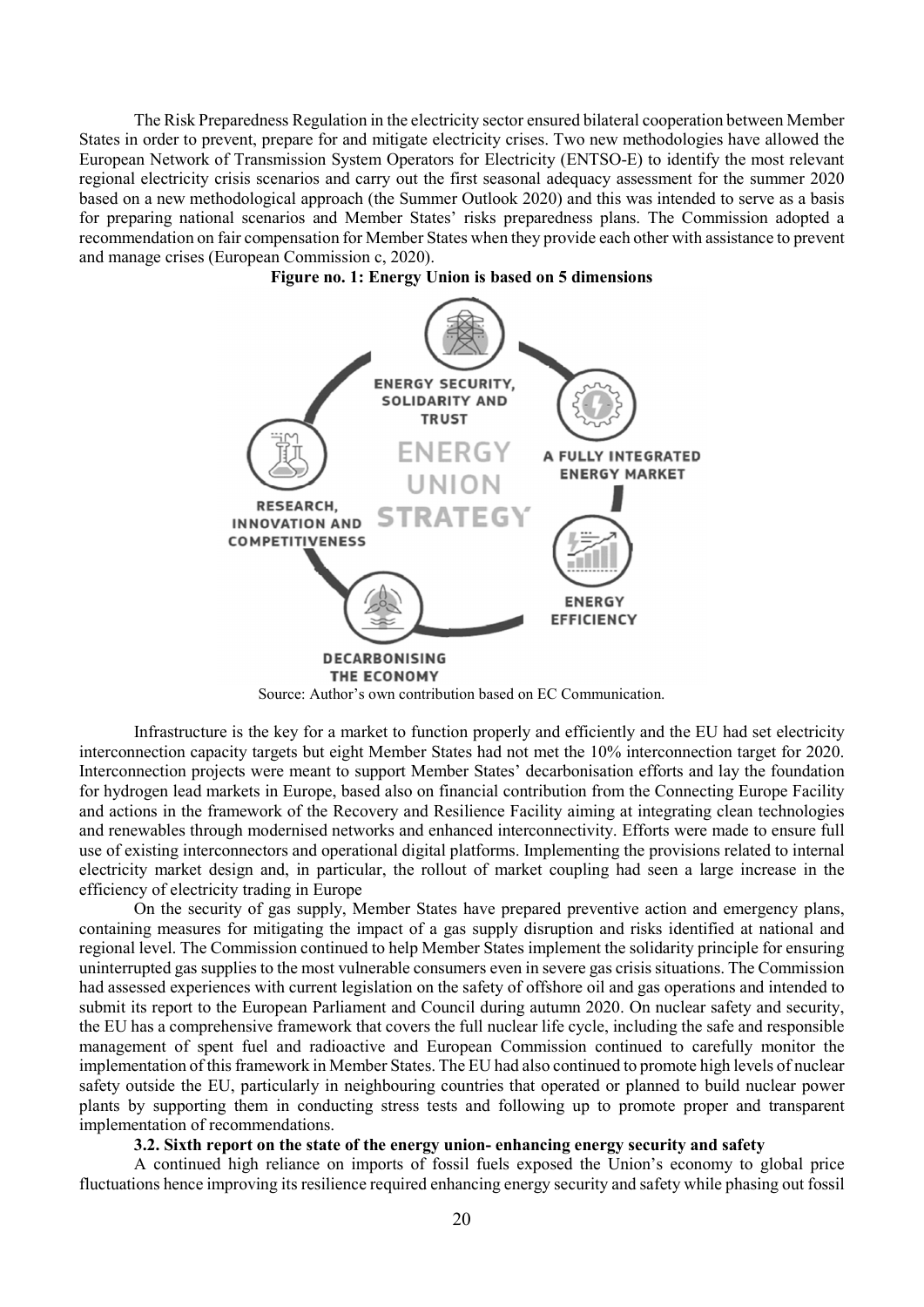fuels and integrating more decentralised renewable energy. The EC Communication "Tackling rising energy prices: a toolbox for action and support" provided mid- and long-term measures to ensure this. In 2021, two largescale technical incidents were resolved within one hour, proving the resilience of the EU's energy system despite the persistence of COVID-19 pandemic and this demonstrated that the effective preparedness for possible shocks was an ongoing need at Member State and EU level. The increased net energy import dependency, which reached 60.6 % in 2019, the highest level for the last 30 years was explained by the combination of a slight increase in energy demand and reduced domestic production of fossil fuels and the relatively reduced level of domestic renewable capacities.

The sectorial European coordination groups (for electricity, gas and oil) played an important role in 2020 and 2021, in monitoring security of supply, and especially the impact of delays in the maintenance of power plants due to COVID-19 related measures and discussing possible reactions to extreme weather events. In the electricity sector, the implementation of the risk preparedness regulation was in the run-up to the first set of national risk-preparedness plans containing Member States' measures to prevent, prepare for, and mitigate potential electricity crises in mutual cooperation, taking account of increasing electrification. In the context of the latest security of supply rules for gas, all but two Member States had put in place national plans to prevent or mitigate the impact of gas supply disruptions. Member States made progress in concluding bilateral solidarity arrangements aimed at securing cross-border supply to vulnerable customers in the event of severe crisis. The Commission planned a revision of the gas security of supply regulation in December 2021, for facilitating access to storage capacity across borders, including for renewable and low carbon gases. Gas storage levels and the proper functioning of the gas market were monitored ahead of the winter season. Continued improvements in electricity and gas interconnectivity had also enhanced regional cooperation and reinforced the security of supply at EU, Member States and regional level (European Commission d, 2021).

The EU was prepared for potential temporary disruptions in oil supply. In order to ensure the safe operations of the existing EU offshore oil and gas installations, the Commission and the Member States have cooperated closely to update external emergency plans. Cybersecurity threats and vulnerabilities may affect the energy system and European Commission had started work on a network code to ensure the cybersecurity of cross border electricity flows and planned to adopt the code by end of 2022. In December 2020 the European Commission proposed two new directives related to EU Security Union Strategy to improve the resilience of the energy sector focused on the resilience of critical entities and on the security of network and information systems. Thematic Network on Critical Energy Infrastructure Protection is a forum re-launched by EC for regular discussions among operators and owners of critical energy infrastructures. EC updated the Industrial Strategy in May 2021, in order to accelerate the green and digital transitions and also for strengthening the EU's resilience and strategic capacities. Industrial alliances were seen as an instrument for facilitating stronger cooperation and joint action between all interested partners in sectors of strategic importance. EC published a study in October 2021 for identifying potential bottlenecks in the raw materials supply chains for energy technologies that are critical for energy security and the clean energy transition.

In the nuclear sector, EC was working closely with Member States' nuclear safety regulators to monitor potential impacts of the pandemic on the safety of nuclear installations and found no adverse impacts on their safety or reliability. EC was funding a study to review how the sector managed the pandemic, and ensured its resilience under such severe conditions. There were potential risks relating to extreme natural hazards, like those from flooding or severe weather, but EU nuclear power plants proved to be very robust against external events, as was revealed by the post-Fukushima stress tests conducted in cooperation with the Commission. The Nuclear Safety Directive required licence holders to conduct periodic safety reviews with a view to identifying further safety improvements, taking account of operating experience.

### 4. European countries need to overhaul their energy security strategies

After the adoption of Energy Security Strategy and the creation of Energy Union, the EU had increased its ambition to become the world's first net-zero emission region and built up massive amounts of renewable energy, undertook huge investments in green hydrogen, and had been adopting a new energy policy to discourage the consumption of fossil fuels and finally in December 2019 launched the European Green Deal (Irina Slav, 2022). While the focus in EU energy policy has shifted from ensuring security of supply, the first dimension of Energy Union, to climate action and decarbonising the economy, the fourth dimension of Energy Union, two powerful shocks hit the global economy since 2020, the first that of the COVID-19 pandemic, the second was the war in Ukraine.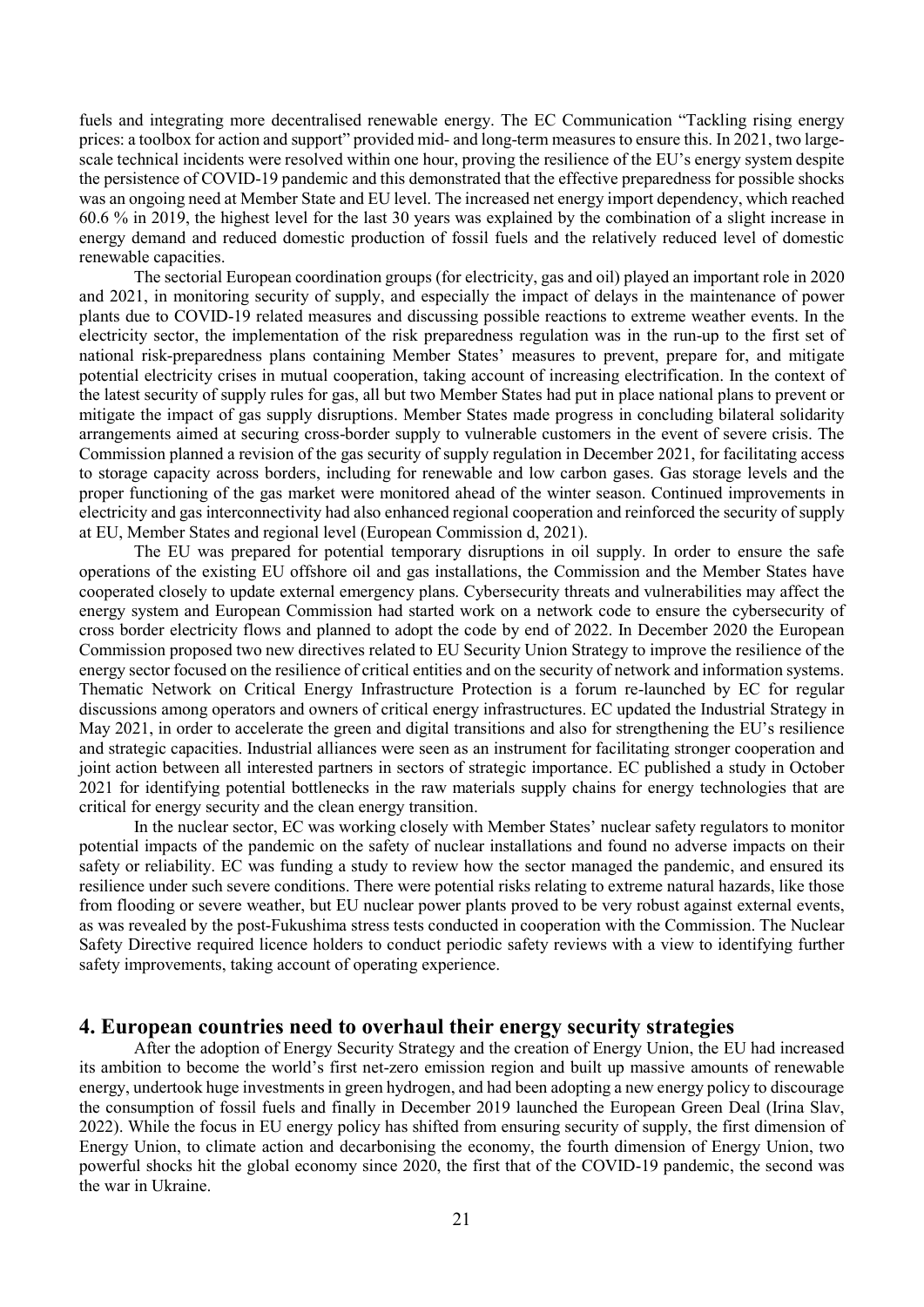The process of energy market liberalization and transition within EU, based on five legislative packages, the fifth in 2019 (Clean Energy Package), overlapped with two major issues: energy security and climate change, both involving public interventionist policies. The collapse of hydrocarbon demand and prices in spring 2020 was followed by a relatively quick recovery of global economy in the second half of 2020 and in 2021, which produced a supply shock and an energy crisis in Europe, where the prices of natural gas and electricity exploded. But not only the gap between demand and supply led to this phenomenon but also the speculative nature of liberalized markets, due to their excessive financing, and the green energy transition from pollution sources based on fossil fuels to renewable sources (Mocearov, 2021).

After Paris Agreement had been concluded with the objective of reducing the rise in global average temperatures by 1.5 or 2 degrees Celsius from pre-industrial levels, a frantic race started in well developed economies for installing more wind turbines, more solar panels, and more storage capacities, and produce more electric cars, all requiring huge funds and investments. China became the most important producer and exporter of wind turbines and solar panels, but in the developed countries domestic production hardly depends on supply chains, on metals and products supplied by emerging economies.

In 2016 a new alliance OPEC+ was formed to include two of the three largest oil producers—Russia and Saudi Arabia, and also some Central Asian oil producers, like Kazakhstan and Azerbaijan. This expanded cartel became extremely important in the last two years and just before the pandemic really blew up the Russians and the Saudis engaged in a brief price war, but after that the alliance proved very effective in limiting its supply and fuelling a steady price increase. But no energy transition is possible without the raw materials/fossil fuels, like hydrocarbons and coal, supplied by OPEC+ and other countries. While U.S. shale drillers and Canadian producers cannot boost oil and natural gas production very fast, EU domestic hydrocarbon production was on a downward trend, and EU has been trying in vain to cut its consumption of fossil fuels because renewable energy depends a lot on the weather conditions, having an intermittent character. In the first part of 2021 the wind energy production has been quite low in Europe, the electricity consumption was on the rise and the EU was facing a growing electricity cost burden due to the high price of natural gas. In the EU there are three markets that influence each other in terms of prices: the electricity market, the gas market, the carbon market.

 The EU has not yet emerged from the energy crisis when the war in Ukraine broke out and when EU energy prices have skyrocketed and remained at very high levels in March, April and May 2022. European politicians have been active in punishing Russia for Ukraine with, so far, six rounds of sanctions that have hurt the EU more than they have hurt Russia and led to very high prices for oil and natural gas, industries in EU are warning they might have to close if the EU would ban Russian gas or if Russia decides to turn the tap off in retaliation, and people are going to protest. It was not Russia but Ukraine who stopped the flows from one entry point in Eastern Ukraine on May 11, 2022 and Gazprom said it was technically impossible to reroute gas flows to Europe via Ukraine. Brussels officials proposed oil and gas sanctions, and voted for a ban on Russian coal imports to take effect in August. Russia supplies 45% of Europe's thermal coal, used for electricity and heat generation. The EU is now trying hard to find a replacement, while the world's biggest coal exporter Indonesia is hiking its prices massively and Australia, another coal giant, is warning it will not have enough for Europe. On the other hand EU plan to ditch Russian gas may cost \$ 214 billion more than planned. Replacing Russian oil, gas and coal will not be an easy task for EU Member States, although EU and International Energy Agency tried to find together some measures to cut the dependence of Member States on Russian hydrocarbon imports. It was the 10-point IEA plan, launched on March 3, 2022, that covers the gas supply, electricity system and end-use sectors, and could lead to a reduction in imports from Russia by 50 billion cubic meters per year (1/3). On March 18, 2022 IEA launched a 10-point plan to reduce oil use with the support of 10 actions that can be taken to cut oil demand by 2.7 million barrels a day within four months. In the table no.1 one can see the EU energy mix and the share of imports from Russia in 2020.

| <b>Resource</b>          |      | <b>Energy mix</b> Imports from<br><b>Russia</b> |
|--------------------------|------|-------------------------------------------------|
| Total petroleum products | 34.5 | 25.7                                            |
| Natural gas              | 23.7 | 41.1                                            |
| Renewable energy         | 17.4 |                                                 |
| Nuclear energy           | 12.7 |                                                 |
| Solid fossil fuels       | 11.5 | 52.7                                            |
|                          |      | (hard coal)                                     |

Table no.1: EU energy mix and the share of imports from Russia in total imports in 2020 (%)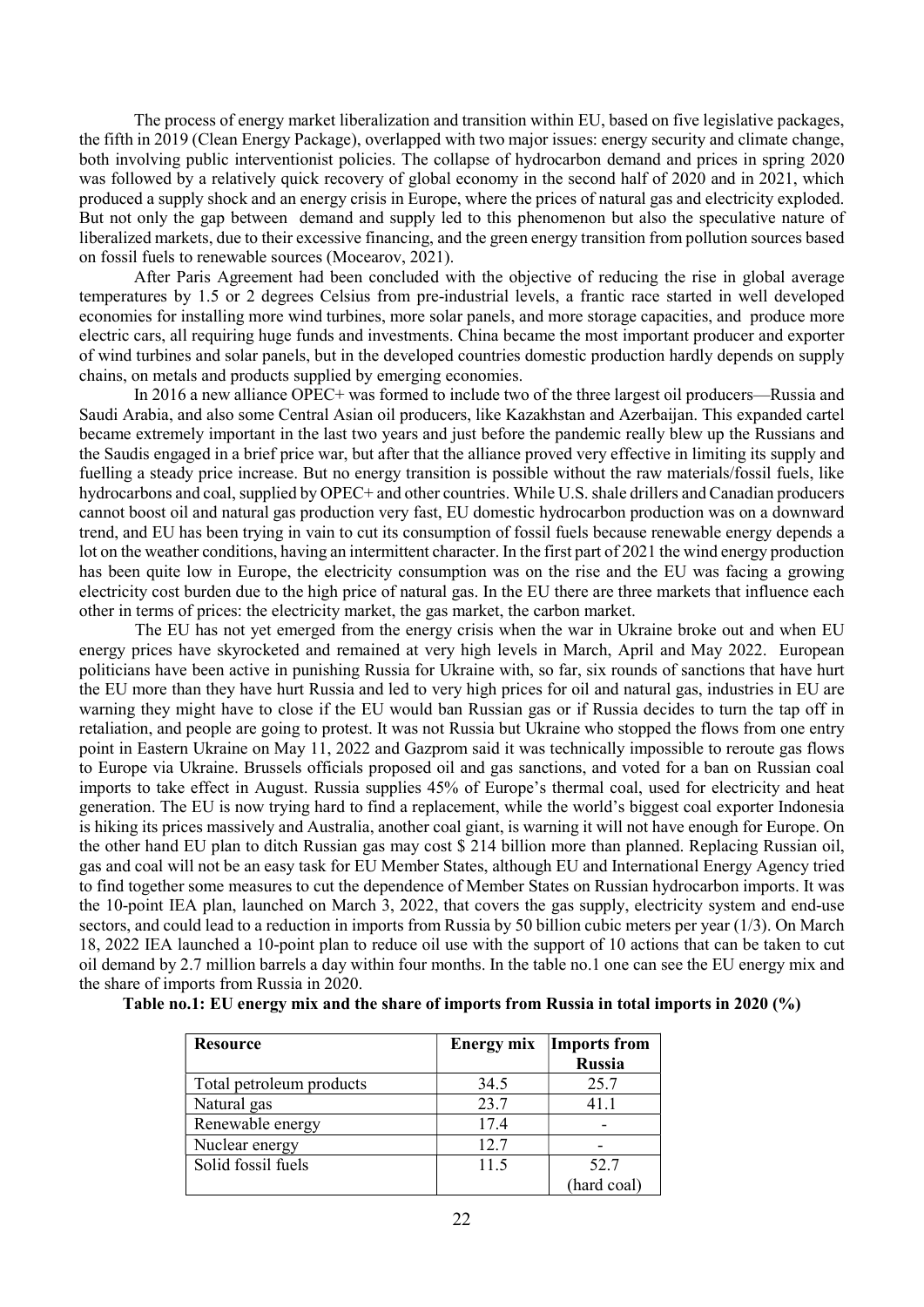| ther                | $\sim$<br>∪.∠               | $\overline{\phantom{0}}$ |
|---------------------|-----------------------------|--------------------------|
| <u>тт</u><br>1 otal | $\Omega$<br>$\sim$<br>100.0 | $\overline{\phantom{0}}$ |
|                     |                             |                          |

Source: Eurostat, 2020 (https://ec.europa.eu/eurostat/statistics-explained/index.php?title=EU\_energy\_mix\_ and import dependency&stable=1#EU energy dependency on Russia).

For a very long time EU energy policy has been confronted with the dilemma of focusing on energy independence or on energy security, which also implies a certain degree of independence, but in no case an excessive dependence on imports of resources. In the case of EU the environmentalists crushed not only any ambitions related to energy independence by promoting bans on nuclear energy and natural gas development but also imposed an energy transition based on interventionist policies, meant to develop renewable resources, like solar and wind, which are necessary but volatile and intermittent and need backup from nuclear, hydro, and natural gas for the security of the energy supply. Renewable energy storage is also virtually impossible, as one cannot build an industrial-size network of enormous batteries, the cost would be prohibitive and there would be a high demand for large imports of materials, such as lithium A battery energy storage system of Europe's size would cost more than \$2.5 trillion, according to a MIT Technology Review paper (James Temple, 2018).

In 2021 economic recovery induced a high inflation due to the large gap between demand and supply for many products. The energy crisis was caused by insufficient gas supply, the soaring cost of CO2 permits and the boom of whole electricity prices. EU is in a co-dependency position with Russia in the field hydrocarbons. For replacing Russian natural gas (150 billion cubic meters) the alternatives are much more expensive and a bit difficult to achieve, as liquefied natural gas from Norway, USA, Algeria, Qatar, Israel needs buiding more terminals and much more LNG vessels. For their economic survival European countries should have diverse and cheap sources of energy supply, like nuclear energy, indigenous gas reserves, other competitive resources, otherwise European industry and consumers may collapse due to the rising cost of energy. It we want cheap and abundant energy in Europe, one cannot blame too much nuclear, coal, gas, and oil for polluting effects and one cannot promote interventionist policies which entail a higher cost for all consumers. Fossil fuels cannot be fully substituted with renewables that are intermittent, volatile, and unpredictable. Installing renewables involves a huge cost to networks, it is estimated that fixed cost of networks will increase by the \$150 billion. Germany invested massively in renewables (doubling bills for consumers), spending more than \$200 billion on subsidies, but now by reactivating coal power plants it depends more on lignite and Russian gas to guarantee supply (ZeroHedge a, 2022).

In May the EU announced its intention to ease environmental regulations in order to replace Russian fossil fuels with renewable energy and imported hydrogen. The draft obtained by Financial Times calls for the acceleration of wind and solar projects without the need for an environmental impact assessment across the EU's 27 member states, as lengthy and complex administrative procedures are a key barrier for investments in renewables and their related infrastructure (ZeroHedge, b, 2022). The war in Ukraine has sped up the EU's transition to renewable energy with the objective to cut emissions by at least half by 2030 and have zero carbon emissions by 2050. On May 10th, Frans Timmermans, vice-president of the European Commission and responsible for the European Green Deal, indicated that imported or domestic produced hydrogen could be a substitute for Russian natural gas used by Europe's industrial countries: "It's essential not just to reduce our carbon footprint, it's essential to keep our economy competitive. We need a new energy source for difficult to abate sectors. And hydrogen is that energy source". In his opinion the EU could produce 40% of electricity from renewable sources by 2030. The EC's draft was going to be released after a week and calls for a 30% increase in the rate of renewable project construction as due to the unprecedented geopolitical situation created by Russia's invasion of Ukraine and the skyrocketed energy prices, there is a need for coordinated and urgent action to accelerate the deployment of renewable energy. In another draft EC established strict guidelines for green hydrogen via electrolysis because its production usually includes the use of fossil fuel while green hydrogen has to use electricity from renewable resources. But replacing Russian fossil fuels and concentrating on wind and solar projects does not seem sustainable at all due to uncertain weather conditions, lack of wind and sun for some time, and also due to massive funds and long periods for building wind and solar farms, for which many turbines and panels must be purchased from import (ZeroHedge,b, 2022).

Russia's invasion of Ukraine raised the issue of EU high dependence on Russian gas and oil. Is Russia a reliable energy supplier or not? It can be a matter of debate, but due to this war it is a great concern over natural gas and oil supply to Europe which prompted the EU and the biggest economies in Europe dependent on Russian hydrocarbons to urgently overhaul their energy security strategies (Paraskova, 2022). Moving away from Russian gas could come at a very high price. Can EU survive next winter without Russian gas? Although European Commission believes that it is quite possible, this will be a major challenge for the EU and many European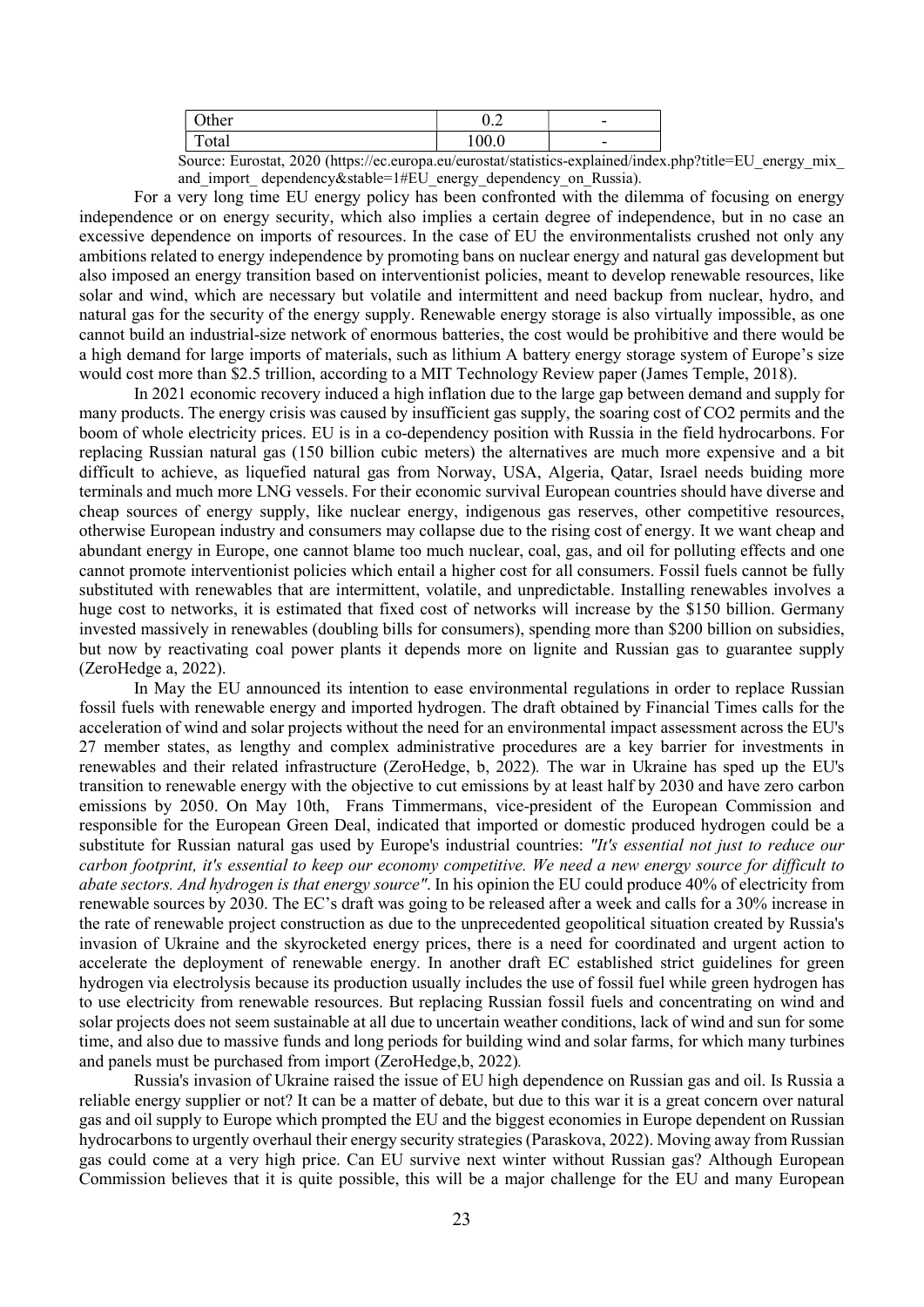economies, especially Germany, which imports half the gas it needs from Russia. Southeast European countries, some Central European countries and Russia's neighbours like Estonia and Finland, are 100% dependent on Moscow for their natural gas supply. The war in Ukraine has already cut off Russian gas supply not due to sanctions applies by the EU but due to military operations. For EU Member States ensuring energy security would mean giving up to Russian deliveries in the quickest way possible, even at a high economic price.

 Some important leaders like German Chancellor Olaf Scholz and French President Emmanuel Macron have become tougher in relations with Russia, more favourable to sanctions and to a drastic reduction in their dependence on Russian imports. Italy has already found alternatives routes for gas from other suppliers such as Algeria and the Trans Adriatic Pipeline (TAP) from Azerbaijan. Other EU members are entirely dependent on Russian gas, and for those countries reducing that dependence would need a lot of EU and supra-government coordination and solidarity for decreasing their dependence on Russian hydrocarbons. In May European Commission has rewritten oil ban to give Hungary, Slovakia and Czech Republic more time. Hungary and Slovakia would get until the end of 2024 — an extra year on top of the original timetable — to comply with the ban. The Czech Republic, which also expressed concerns about the timescale proposed by Ursula von der Leyen earlier this week, will have until the end of June 2024 (Politico, 2022).

If the total annihilation of energy dependence on Russia is to be desired this year and next year, then it must be borne in mind that the EU should not become very dependent on China, from where gets the silicon, aluminium, rare-earths, copper, lithium, etc. necessary for the massive investments in renewables and from where it imports many wind turbines and solar panels. It is not possible to demonize nuclear energy and fossil fuels. It is not normal to have an effective energy transition without understanding the importance of energy security, especially security of supply, and economic competitiveness. All resources- wind, solar, hydro, oil, natural gas and nuclear- are important for avoiding any energy crisis and not to severely erode economic competitiveness and social welfare. It is a nonsense to maintain the hidden tax scheme for CO2 emissions during an energy crisis and to apply border taxes on oil products and natural gas, which are not taxing producers but are taxing consumers in European countries. Any energy transition must be competitive, cheap, resilient, based on all resources and all technologies, bringing more competition and efficiency and less ideology (ZeroHedge a, 2022).

### 5. Conclusions

 Nowadays there are some dilemmas that are very difficult to solve: to choose between energy security and energy independence, to choose between fast developing renewable resources or preserving fossil fuels for a long time, to establish the number one priority in energy policy: if energy security is predominant or decarbonising the economy, to use integrated plans or sectorial strategies in approaching energy policy, to adopt a moderate fiscal system or one based on very high levels with environmental budgetary and social implications.

 What environmentalists have done in Europe during the last years, and mainly after Paris Agreement and the European Green Deal adoption, led to soaring energy costs and more dependence on hydrocarbon imports, especially from Russia, and the emergence of an energy crisis, with a strong impact on natural gas and electricity in 2022. Energy market and price liberalization did not support the increase of domestic fossil fuels supply while interventionist policies were meant to speed up energy transition and the fast development of renewable resources, which are necessary but volatile and intermittent and need backup from classical resources. In our opinion it was a great mistake to promote bans on nuclear energy and natural gas development, thus contributing to a short supply of energy resources. With a share of only 7 or 9% in the global CO2 emissions, the European Union has set out to save the planet from global warming without the participation of other major players, such as those from Asia (China and India), as evidenced by the results from COP 26, held in Glasgow.

Facing the shock of COVID-19 pandemic and the impact of energy crisis, EU is now confronted with the harsh consequences of Russia's invasion in Ukraine, which not only led to skyrocketed prices of oil and natural gas but also revealed the high dependence on Russian exports of fossil fuels. The six rounds of sanctions adopted by EU have hurt the EU as well as Russia and led to very high prices for oil and natural gas and may cause a lot of troubles to industry and population. A very limited global supply of LNG, oil and coal led to very high international prices and on short and medium term it is considerably more difficult to find viable and efficient supply alternatives for the EU. Frans Timmermans, Vice-president of the European Commission and responsible for the European Green Deal, thinks that imported or domestic produced hydrogen could be a substitute for Russian natural gas and accelerating the development of renewable resources may reduce the dependence on imports. But we believe this will be a long term process because the quick replacement of fossil fuels imported